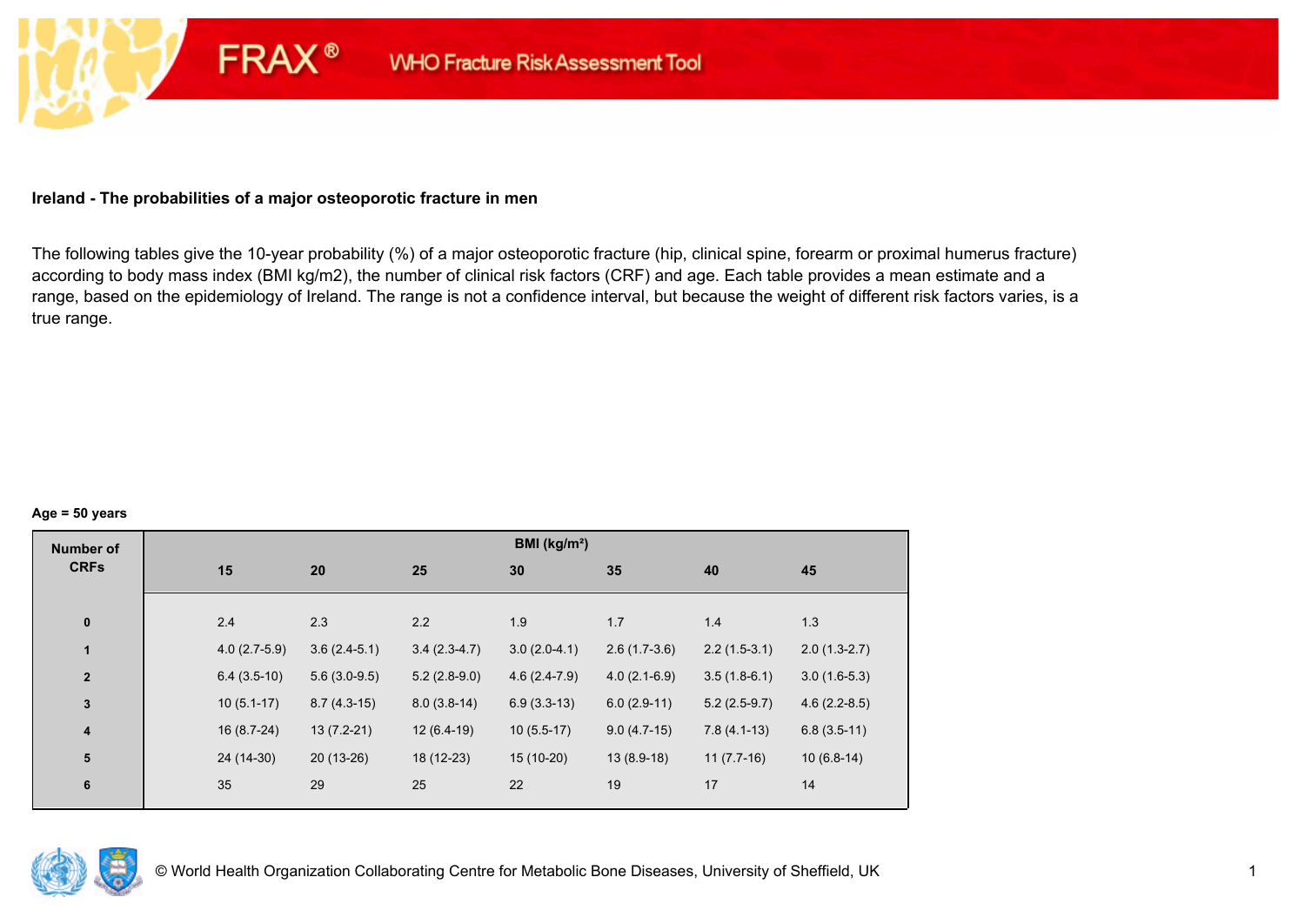# **Age = 55 years**

**FRAX®** 

| <b>Number of</b>        |     |                  |                |                | BMI (kg/m <sup>2</sup> ) |                |                |                |
|-------------------------|-----|------------------|----------------|----------------|--------------------------|----------------|----------------|----------------|
| <b>CRFs</b>             | 15  |                  | 20             | 25             | 30                       | 35             | 40             | 45             |
| $\bf{0}$                | 3.3 |                  | 3.0            | 2.8            | 2.4                      | 2.1            | 1.8            | 1.6            |
| $\mathbf{1}$            |     | $5.3(3.7 - 7.7)$ | $4.7(3.2-6.6)$ | $4.4(3.0-6.0)$ | $3.8(2.6-5.2)$           | $3.3(2.2-4.5)$ | $2.9(1.9-3.9)$ | $2.5(1.7-3.4)$ |
| $\overline{\mathbf{2}}$ |     | $8.4(4.8-13)$    | $7.3(4.1-12)$  | $6.7(3.7-11)$  | $5.8(3.2-9.8)$           | $5.0(2.7-8.6)$ | $4.4(2.3-7.5)$ | $3.8(2.0-6.6)$ |
| $\mathbf 3$             |     | $13(7.2-21)$     | $11(5.9-19)$   | $10(5.1-18)$   | $8.8(4.4-16)$            | $7.6(3.8-14)$  | $6.6(3.2-12)$  | $5.7(2.8-10)$  |
| $\overline{\mathbf{4}}$ |     | $20(12-30)$      | 17 (9.9-26)    | $15(8.5-24)$   | $13(7.3-21)$             | $11(6.2-18)$   | $9.8(5.3-16)$  | $8.5(4.6-14)$  |
| 5                       |     | $30(19-37)$      | 25 (17-32)     | 22 (15-29)     | 19 (13-25)               | 16 (11-22)     | 14 (9.8-19)    | $12(8.5-17)$   |
| 6                       | 42  |                  | 36             | 31             | 27                       | 24             | 20             | 18             |

## **Age = 60 years**

| <b>Number of</b> |                |                |                | BMI ( $kg/m2$ ) |                |                |                |
|------------------|----------------|----------------|----------------|-----------------|----------------|----------------|----------------|
| <b>CRFs</b>      | 15             | 20             | 25             | 30              | 35             | 40             | 45             |
|                  |                |                |                |                 |                |                |                |
| $\pmb{0}$        | 4.4            | 3.9            | 3.7            | 3.2             | 2.8            | 2.4            | 2.1            |
| $\mathbf{1}$     | $7.0(5.0-9.9)$ | $6.2(4.3-8.4)$ | $5.7(3.9-7.6)$ | $4.9(3.4-6.6)$  | $4.2(2.9-5.7)$ | $3.7(2.5-4.9)$ | $3.2(2.2-4.2)$ |
| $\overline{2}$   | $11(6.6-16)$   | $9.5(5.5-15)$  | $8.7(4.9-14)$  | $7.5(4.2-12)$   | $6.4(3.6-11)$  | $5.6(3.1-9.3)$ | $4.8(2.6-8.1)$ |
| 3                | 17 (10-25)     | $14(8.1-23)$   | $13(7.0-22)$   | $11(5.9-19)$    | $9.6(5.0-17)$  | $8.3(4.3-14)$  | $7.2(3.7-13)$  |
| 4                | 24 (16-35)     | $21(13-31)$    | 19 (11-29)     | 16 (9.7-25)     | 14 (8.2-22)    | $12(6.9-19)$   | $10(5.9-17)$   |
| 5                | $35(24-43)$    | $30(21-38)$    | 27 (19-35)     | 23 (17-31)      | 20 (14-27)     | $17(12-23)$    | 15 (11-20)     |
| $6\phantom{1}6$  | 47             | 42             | 38             | 33              | 28             | 25             | 21             |

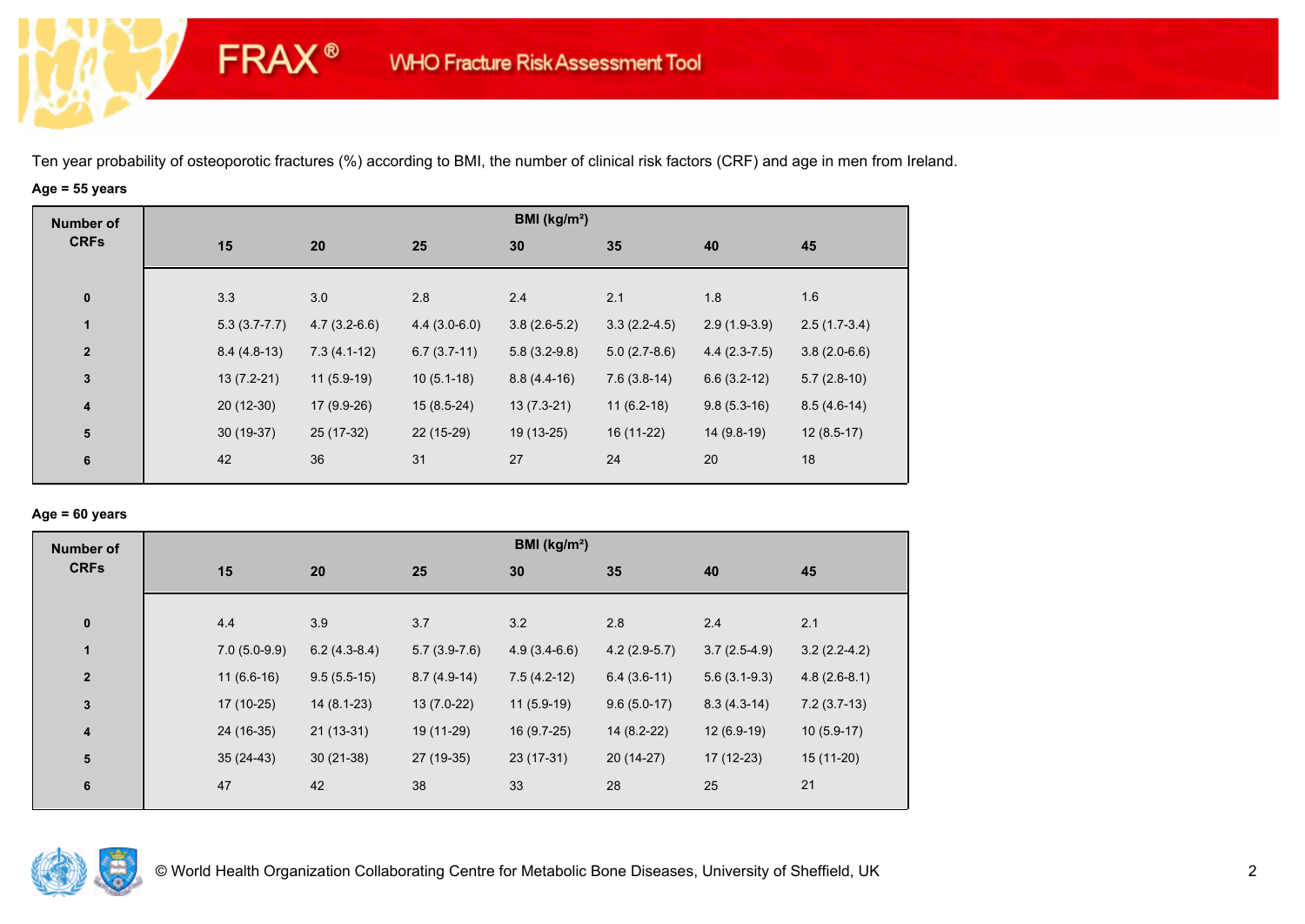# **Age = 65 years**

**FRAX®** 

| <b>CRFs</b><br>15<br>35<br>20<br>25<br>30<br>45<br>40                                                                             |  |
|-----------------------------------------------------------------------------------------------------------------------------------|--|
|                                                                                                                                   |  |
|                                                                                                                                   |  |
| 5.6<br>3.4<br>2.5<br>5.0<br>4.7<br>4.0<br>2.9<br>$\bf{0}$                                                                         |  |
| 1<br>$3.8(2.6-5.0)$<br>$7.7(5.5-10)$<br>$7.1(5.0-9.3)$<br>$6.1(4.2-7.9)$<br>$5.2(3.6-6.8)$<br>$4.5(3.1-5.8)$<br>$8.6(6.2-12)$     |  |
| $12(7.2-17)$<br>$11(6.3-17)$<br>$7.8(4.5-13)$<br>$6.7(3.8-11)$<br>$13(8.5-19)$<br>$9.1(5.3-14)$<br>$5.7(3.2-9.5)$<br>$\mathbf{2}$ |  |
| $\mathbf 3$<br>$13(7.6-22)$<br>$9.8(5.4-16)$<br>19 (13-27)<br>17 (11-26)<br>$16(9.1-25)$<br>$11(6.4-19)$<br>$8.4(4.6-14)$         |  |
| 27 (19-37)<br>$22(15-33)$<br>19 (12-29)<br>$12(7.2-19)$<br>25 (17-35)<br>$17(10-25)$<br>$14(8.5-22)$<br>4                         |  |
| ${\bf 5}$<br>$37(28-46)$<br>$31(24-40)$<br>27 (20-35)<br>23 (17-30)<br>$20(15-26)$<br>$17(13-23)$<br>$34(25-43)$                  |  |
| 37<br>32<br>42<br>28<br>49<br>45<br>24<br>6                                                                                       |  |

## **Age = 70 years**

| <b>Number of</b>        |              |               |               | BMI (kg/m <sup>2</sup> ) |                |                |                |
|-------------------------|--------------|---------------|---------------|--------------------------|----------------|----------------|----------------|
| <b>CRFs</b>             | 15           | 20            | 25            | 30                       | 35             | 40             | 45             |
| $\pmb{0}$               | 6.8          | 6.2           | 5.8           | 4.9                      | 4.1            | 3.5            | 3.0            |
| $\mathbf{1}$            | $10(7.5-13)$ | $9.3(6.8-12)$ | $8.5(6.2-11)$ | $7.1(5.2-9.2)$           | $6.0(4.3-7.8)$ | $5.1(3.6-6.6)$ | $4.3(3.0-5.6)$ |
| $\overline{\mathbf{2}}$ | 16 (10-23)   | 14 (9.1-20)   | $13(8.0-18)$  | $10(6.6-15)$             | $8.8(5.5-13)$  | $7.4(4.6-11)$  | $6.2(3.8-9.0)$ |
| $\mathbf 3$             | $23(15-33)$  | $21(14-29)$   | 18 (12-26)    | 15 (9.8-22)              | $13(8.1-19)$   | $11(6.7-16)$   | $8.9(5.6-13)$  |
| $\overline{\mathbf{4}}$ | $33(23-43)$  | 29 (20-40)    | 26 (18-37)    | $22(15-31)$              | 18 (12-27)     | $15(10-23)$    | $13(8.4-19)$   |
| ${\bf 5}$               | 43 (37-52)   | 40 (34-49)    | 37 (30-45)    | $31(25-39)$              | 26 (21-33)     | 22 (17-28)     | 18 (14-24)     |
| 6                       | 55           | 52            | 49            | 42                       | 36             | 31             | 26             |
|                         |              |               |               |                          |                |                |                |

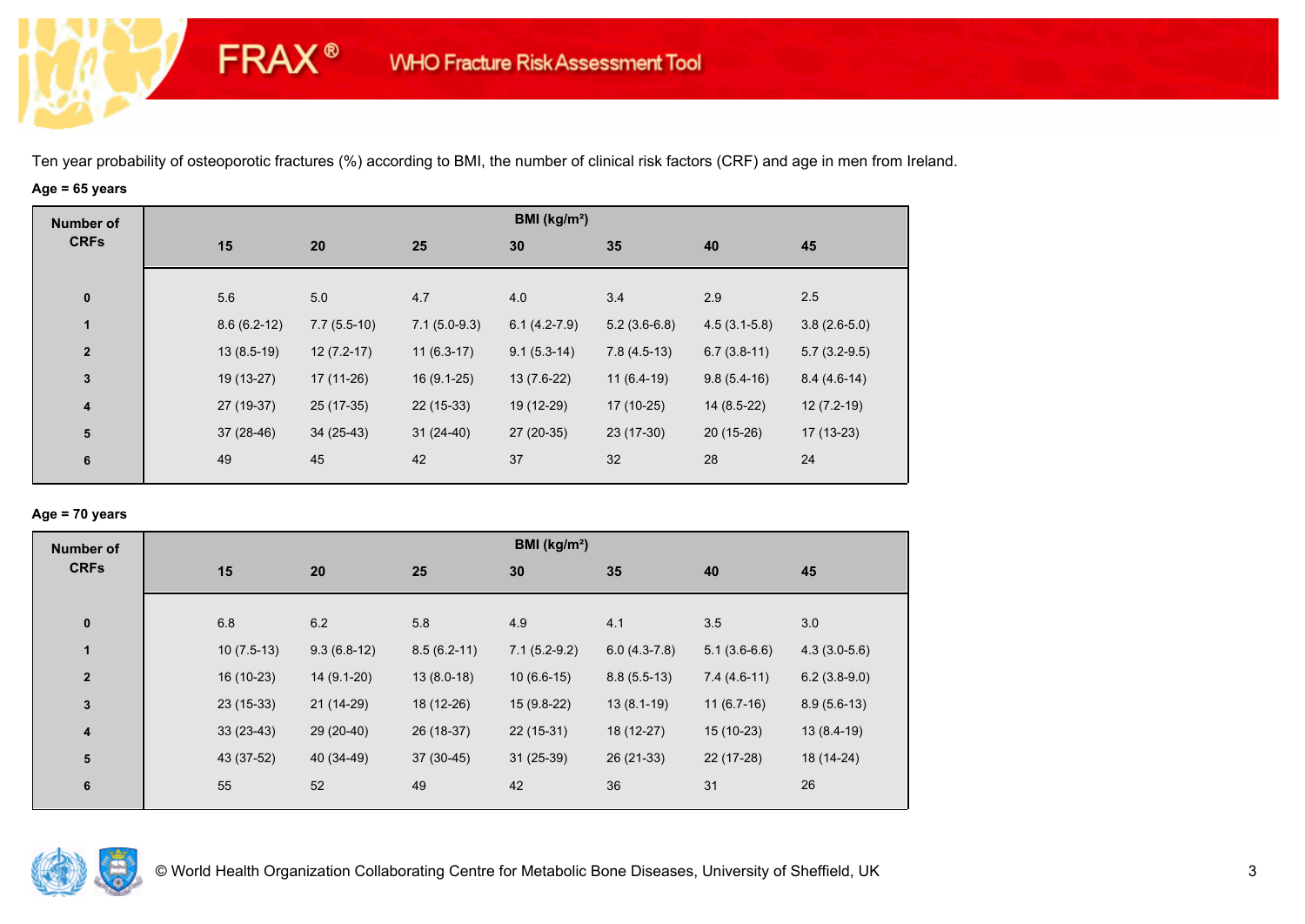# **Age = 75 years**

**FRAX®** 

| <b>Number of</b>        |             |              |              | BMI (kg/m <sup>2</sup> ) |                |                |                |
|-------------------------|-------------|--------------|--------------|--------------------------|----------------|----------------|----------------|
| <b>CRFs</b>             | 15          | 20           | 25           | 30                       | 35             | 40             | 45             |
|                         |             |              |              |                          |                |                |                |
| $\bf{0}$                | 8.6         | 7.9          | 7.2          | 6.0                      | 5.0            | 4.1            | 3.5            |
| $\mathbf{1}$            | 14 (9.4-21) | $12(8.6-18)$ | $11(7.8-14)$ | $9.0(6.4-12)$            | $7.4(5.3-9.4)$ | $6.1(4.3-7.6)$ | $5.0(3.5-6.2)$ |
| $\overline{\mathbf{2}}$ | $21(13-33)$ | 19 (12-29)   | 17 (10-24)   | $14(8.5-20)$             | $11(6.9-16)$   | $9.1(5.7-13)$  | $7.5(4.6-11)$  |
| $\mathbf{3}$            | $30(18-45)$ | 28 (16-41)   | 25 (15-35)   | 20 (12-29)               | $17(10-24)$    | $14(8.2-20)$   | $11(6.6-16)$   |
| $\overline{\mathbf{4}}$ | 41 (26-55)  | $39(25-51)$  | $35(23-48)$  | $30(19-41)$              | $25(15-35)$    | 20 (12-29)     | 16 (10-24)     |
| ${\bf 5}$               | 53 (39-62)  | $51(37-60)$  | 48 (36-57)   | 41 (30-51)               | $35(25-44)$    | 29 (21-37)     | 24 (17-31)     |
| 6                       | 64          | 62           | 60           | 53                       | 47             | 40             | 34             |
|                         |             |              |              |                          |                |                |                |

## **Age = 80 years**

| <b>Number of</b>        |             |             |              | BMI (kg/m <sup>2</sup> ) |               |                |                |  |
|-------------------------|-------------|-------------|--------------|--------------------------|---------------|----------------|----------------|--|
| <b>CRFs</b>             | 15          | 20          | 25           | 30                       | 35            | 40             | 45             |  |
|                         |             |             |              |                          |               |                |                |  |
| $\pmb{0}$               | 11          | 9.6         | 8.6          | 7.1                      | 5.8           | 4.7            | 3.8            |  |
| 1                       | 17 (12-26)  | 15 (11-23)  | $13(9.5-19)$ | $11(7.6-15)$             | $8.7(6.1-12)$ | $7.1(4.9-9.8)$ | $5.7(4.0-7.8)$ |  |
| $\mathbf{2}$            | 25 (16-38)  | 23 (15-34)  | 20 (13-29)   | 16 (10-24)               | $13(8.3-19)$  | $11(6.7-15)$   | $8.6(5.4-12)$  |  |
| $\mathbf 3$             | $35(22-49)$ | $32(20-45)$ | 29 (18-40)   | 24 (15-34)               | $20(12-28)$   | $16(9.5-23)$   | $13(7.6-19)$   |  |
| $\overline{\mathbf{4}}$ | 45 (30-58)  | 43 (28-55)  | 40 (27-51)   | 34 (22-44)               | 28 (18-38)    | $23(15-32)$    | 19 (12-26)     |  |
| ${\bf 5}$               | 56 (42-65)  | 54 (40-63)  | $52(38-61)$  | 45 (32-54)               | $38(27-47)$   | $32(22-41)$    | 27 (18-34)     |  |
| 6                       | 66          | 65          | 63           | 56                       | 50            | 43             | 37             |  |
|                         |             |             |              |                          |               |                |                |  |